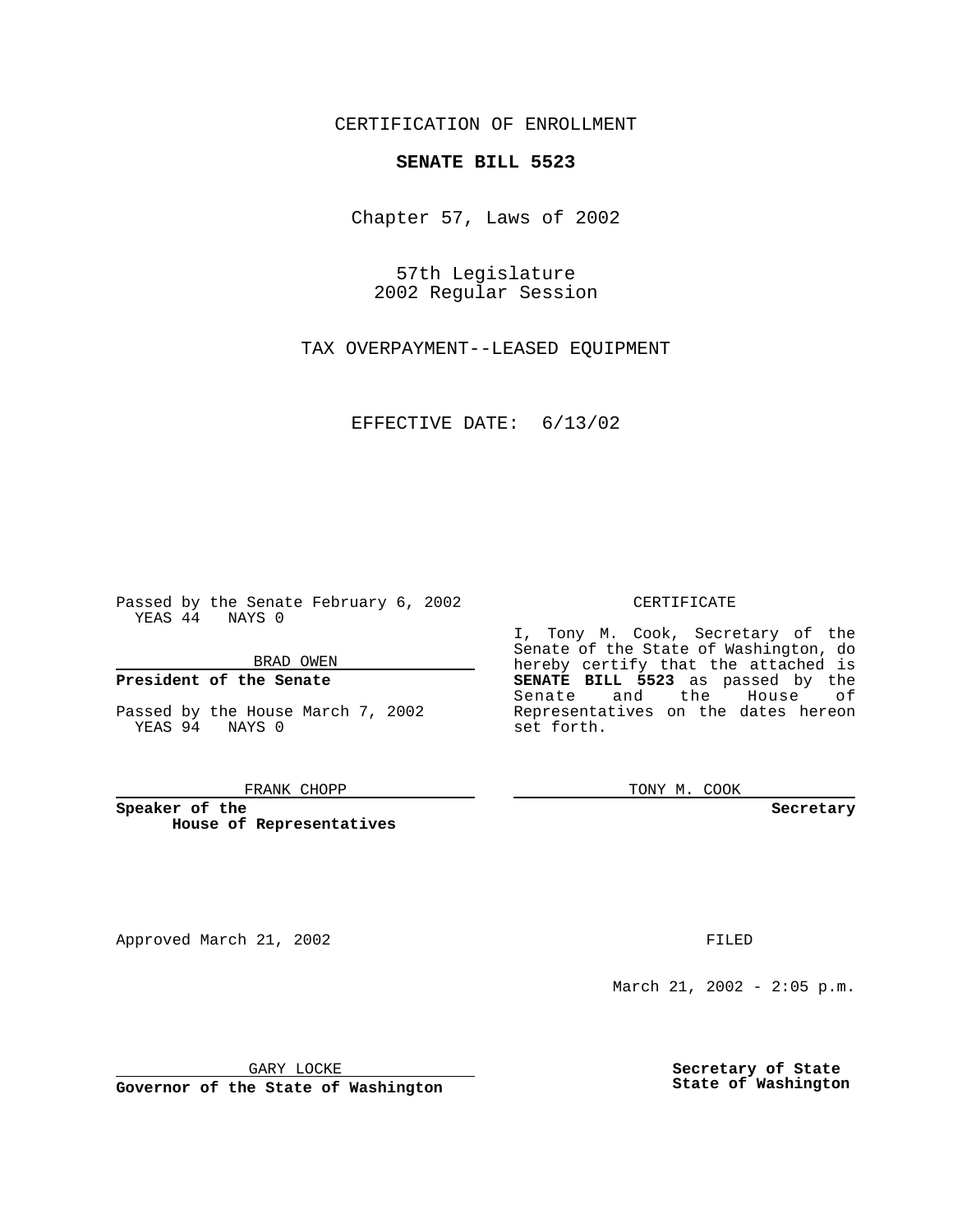# **SENATE BILL 5523** \_\_\_\_\_\_\_\_\_\_\_\_\_\_\_\_\_\_\_\_\_\_\_\_\_\_\_\_\_\_\_\_\_\_\_\_\_\_\_\_\_\_\_\_\_\_\_

\_\_\_\_\_\_\_\_\_\_\_\_\_\_\_\_\_\_\_\_\_\_\_\_\_\_\_\_\_\_\_\_\_\_\_\_\_\_\_\_\_\_\_\_\_\_\_

Passed Legislature - 2002 Regular Session

**State of Washington 57th Legislature 2001 Regular Session By** Senators Horn, Rossi and Snyder

Read first time 01/25/2001. Referred to Committee on Ways & Means.

 AN ACT Relating to overpayments of tax concerning leased equipment when a remedy to refund the overpayment no longer exists under the nonclaim statute; and adding a new section to chapter 82.32 RCW.

BE IT ENACTED BY THE LEGISLATURE OF THE STATE OF WASHINGTON:

 NEW SECTION. **Sec. 1.** A new section is added to chapter 82.32 RCW to read as follows:

 In addition to the procedure set forth in RCW 82.32.060 and as an exception to the four-year period explicitly set forth in RCW 82.32.060, an offset for a tax that has been paid in excess of that properly due may be taken under the following conditions: (1) The tax paid in excess of that properly due was sales tax paid on the purchase of property acquired for leasing; (2) the taxpayer was at the time of purchase entitled to purchase the property at wholesale under RCW 82.04.060; and (3) the taxpayer substantiates that sales tax was paid at the time of purchase and that there was no intervening use of the equipment by the taxpayer. The offset is applied to and reduced by the amount of retail sales tax otherwise due from the beginning of lease of the property until the offset is extinguished.